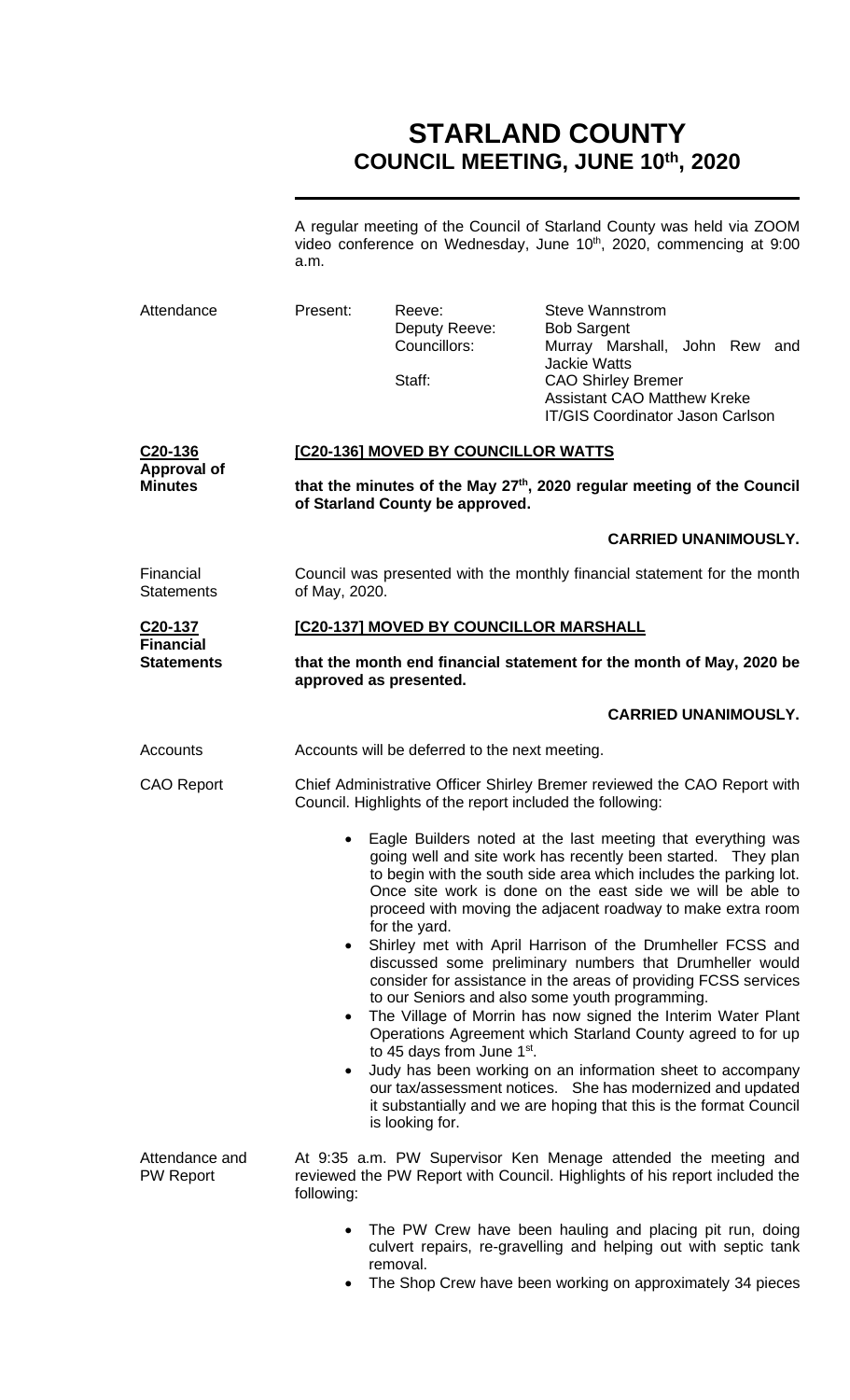|                                     | of equipment.<br>Gradermen have been repairing roads from spring runoff and<br>$\bullet$<br>blading roads.<br>Ken has been working on the gravel pit application, planning the<br>$\bullet$<br>road move, doing bridge inspections and attending meetings.<br>The bridge inspection for File 8323 has revealed problems that<br>$\bullet$<br>need to be addressed on the bridge girders. The extent of the<br>required fix will not be known until the curbs are power washed<br>the cost for which Ken has received from Bridgemen Services.                                                                                                                                                                                                                                                                                                                                                                                                                                                                                                 |  |  |
|-------------------------------------|-----------------------------------------------------------------------------------------------------------------------------------------------------------------------------------------------------------------------------------------------------------------------------------------------------------------------------------------------------------------------------------------------------------------------------------------------------------------------------------------------------------------------------------------------------------------------------------------------------------------------------------------------------------------------------------------------------------------------------------------------------------------------------------------------------------------------------------------------------------------------------------------------------------------------------------------------------------------------------------------------------------------------------------------------|--|--|
| C <sub>20</sub> -138                | [C20-138] MOVED BY COUNCILLOR MARSHALL                                                                                                                                                                                                                                                                                                                                                                                                                                                                                                                                                                                                                                                                                                                                                                                                                                                                                                                                                                                                        |  |  |
| <b>Bridge</b><br><b>Maintenance</b> | that Starland County contract with Bridgemen Services of Didsbury,<br>Alberta to power wash bridge file 8323 in order to ascertain the extent<br>of the fix required.                                                                                                                                                                                                                                                                                                                                                                                                                                                                                                                                                                                                                                                                                                                                                                                                                                                                         |  |  |
|                                     | <b>CARRIED UNANIMOUSLY.</b>                                                                                                                                                                                                                                                                                                                                                                                                                                                                                                                                                                                                                                                                                                                                                                                                                                                                                                                                                                                                                   |  |  |
| Road Bans                           | Alberta Transportation is looking to ban Highway 849 south of Highway 9 to<br>the Highway 576. They are looking for Council's input into the decision<br>because it will affect some of the residents of that area. As this is Alberta<br>Transportation's Highway Council felt the decision should be left to them.                                                                                                                                                                                                                                                                                                                                                                                                                                                                                                                                                                                                                                                                                                                          |  |  |
| <b>Farmer Gravel</b><br>Days        | With the limited internal forces dedicated to the gravel haul this year<br>Starland County would need to bring on our previously employed gravel<br>contractors to help with the annual Farmer Gravel Days Program advised<br>PW Supervisor Ken Menage. The costs of these contractors would be<br>passed on through the gravel billing and would free up county forces for the<br>regular re-gravel program.                                                                                                                                                                                                                                                                                                                                                                                                                                                                                                                                                                                                                                 |  |  |
| C20-139                             | <b>[C20-139] MOVED BY DEPUTY REEVE SARGENT</b>                                                                                                                                                                                                                                                                                                                                                                                                                                                                                                                                                                                                                                                                                                                                                                                                                                                                                                                                                                                                |  |  |
|                                     |                                                                                                                                                                                                                                                                                                                                                                                                                                                                                                                                                                                                                                                                                                                                                                                                                                                                                                                                                                                                                                               |  |  |
| <b>Gravel Days</b>                  | that Starland County Gravel Days be set for July 14 <sup>th</sup> and 15 <sup>th</sup> in the<br>Mixcor Pit and July 16 <sup>th</sup> in the Scollard Pit. Gravel sales are to be<br>done in accordance with Policy 320-5.                                                                                                                                                                                                                                                                                                                                                                                                                                                                                                                                                                                                                                                                                                                                                                                                                    |  |  |
|                                     | <b>CARRIED UNANIMOUSLY.</b>                                                                                                                                                                                                                                                                                                                                                                                                                                                                                                                                                                                                                                                                                                                                                                                                                                                                                                                                                                                                                   |  |  |
| Departure                           | At 10:13 a.m. Ken departed from the meeting.                                                                                                                                                                                                                                                                                                                                                                                                                                                                                                                                                                                                                                                                                                                                                                                                                                                                                                                                                                                                  |  |  |
| Attendance and<br><b>MS Report</b>  | At 10:15 a.m. Municipal Services Manager Glen Riep attended the meeting<br>and reviewed his MS report with Council. Highlights of the report included:                                                                                                                                                                                                                                                                                                                                                                                                                                                                                                                                                                                                                                                                                                                                                                                                                                                                                        |  |  |
|                                     | Glen has had several requests for water services into properties.<br>Our current fee structure is for a minimum of \$17,500.00 to be borne<br>by the property owner in order to cover the installation cost with any<br>overages to be borne by the property owner as well.<br>The relaunch program by the province was announced this week as<br>the next phase has been moved up to June 12 <sup>th</sup> . The changes<br>affect a number of social activities including the campground use.<br>With the latest changes it would appear that we could start to reopen<br>some for our facilities as early as this weekend depending on staff<br>and some signage that needs to be in place.<br>Glen has started work on setting up the seasonal sites at Michichi<br>Dam. The electrical will be completed this week and he plans to<br>have the water and sewer installed prior to the end of the month.<br>We may have to postpone Michichi Dam opening to allow most of<br>the construction work on the seasonal sites to be completed. |  |  |
| C20-140<br><b>Greenslade</b>        | <b>[C20-140] MOVED BY COUNCILLOR WATTS</b>                                                                                                                                                                                                                                                                                                                                                                                                                                                                                                                                                                                                                                                                                                                                                                                                                                                                                                                                                                                                    |  |  |

**and that a connection fee of \$17,500.00 be charged to cover the cost**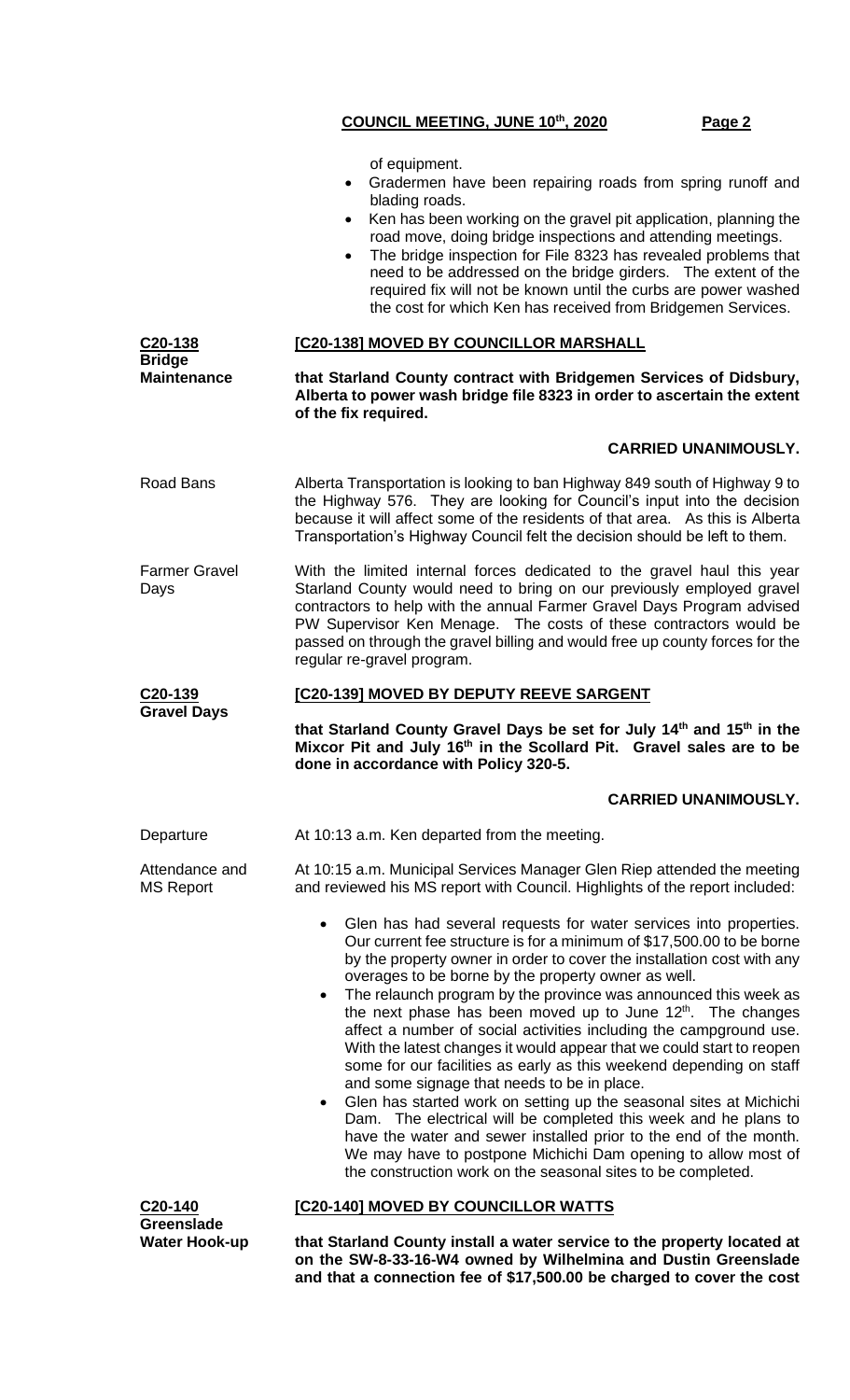#### **of installation.**

**Bylaw 1155 –**

### **CARRIED UNANIMOUSLY.**

Departure At 10:59 a.m. Glen departed from the meeting. Friends of the Morrin School **Delegation** At 11:00 a.m. Julie Robison, Corinna Borsheim, Robyn Harvey and Terra Adams of the Friends of the Morrin School Council attended the meeting and gave a presentation on the activities of the Friends of the Morrin School Council. The Council's goal is to raise funds for the Morrin School and has operated since 2006. Currently there is a renewed drive for fundraising now that the Morrin School has been slated for replacement. The group is looking for a donation of \$200,000.00 to help fund enhancements to the new school. **C20-141 Morrin School Donation [C20-141] MOVED BY COUNCILLOR WATTS that Starland County donate \$200,000.00, to be payed over three years, to the Friends of the Morrin School Council for the purpose of funding upgrades to the library and gymnasium when the Morrin School is replaced and with the condition that Starland County have the naming rights to the new library. CARRIED UNANIMOUSLY.** Departure **At 11:40 a.m. the Friends of the Morrin School Delegation departed from** the meeting. PERC Program We have received confirmation from Municipal Affairs that we will be paid \$432,394.00 under the Provincial Education Requisition Credit Program. These funds are used to cover the un-funded outlays Starland County paid to the province to cover requisitions on unpaid property taxes. Drumheller Health Foundation Starland County Council has been invited to attend the Drumheller Area Health Foundation AGM on Wednesday, June 17<sup>th</sup>, at 5:30 p.m. via Zoom. Trisha Sewell has forwarded a draft agenda and councillors wishing to attend are advised to confirm by Monday, June 15<sup>th</sup>. Bylaw 1155 MS Manager Riep has drafted Bylaw 1155 which covers the formation of a Regional Emergency Management Agency. Under the Emergency Management Act municipalities are required to appoint an Emergency Advisory Committee and to establish and maintain a Municipal Emergency Management Agency. This Bylaw allows Starland County, along with its partner municipalities of Delia, Morrin and Munson, to coordinate regional emergency preparedness activities. The Bylaw establishes a Regional Emergency Management Agency, Executive Council and Advisory Committee with membership from all four municipalities who coordinate responses to emergencies within the Starland County region. **C20-142 Bylaw 1155 – Motion to Establish [C20-142] MOVED BY COUNCILLOR WATTS that Bylaw No. 1155, to establish a Regional Emergency Advisory Executive Council, a Regional Emergency Advisory Committee and Regional Municipal Emergency Management Agency, be established. CARRIED UNANIMOUSLY. C20-143 Bylaw 1155 – 1 st Reading [C20-143] MOVED BY COUNCILLOR MARSHALL that Bylaw No. 1155 be given First Reading. CARRIED UNANIMOUSLY. C20-144 [C20-144] MOVED BY DEPUTY REEVE SARGENT**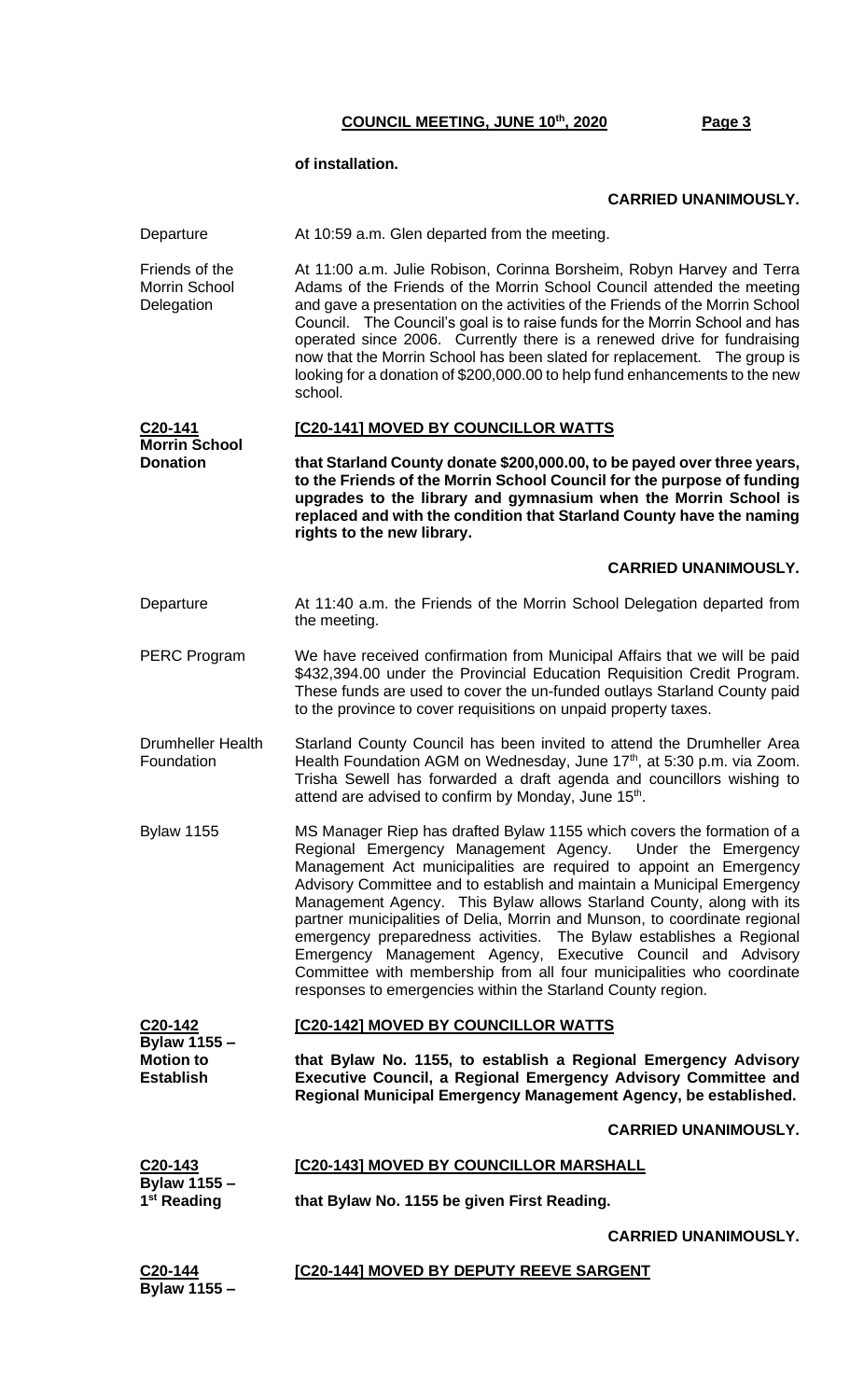| 2 <sup>st</sup> Reading                              | that Bylaw No. 1155 be given Second Reading.                                                                                                                                                                                                                                                                                                                                                                                                                                                                                 |  |  |  |
|------------------------------------------------------|------------------------------------------------------------------------------------------------------------------------------------------------------------------------------------------------------------------------------------------------------------------------------------------------------------------------------------------------------------------------------------------------------------------------------------------------------------------------------------------------------------------------------|--|--|--|
|                                                      | <b>CARRIED UNANIMOUSLY.</b>                                                                                                                                                                                                                                                                                                                                                                                                                                                                                                  |  |  |  |
| $C20 - 145$                                          | [C20-145] MOVED BY COUNCILLOR REW                                                                                                                                                                                                                                                                                                                                                                                                                                                                                            |  |  |  |
| <b>Bylaw 1155 -</b><br>Motion to Have 3rd<br>Reading | that Bylaw No. 1155 be presented for Third Reading at this meeting.                                                                                                                                                                                                                                                                                                                                                                                                                                                          |  |  |  |
|                                                      | <b>CARRIED UNANIMOUSLY.</b>                                                                                                                                                                                                                                                                                                                                                                                                                                                                                                  |  |  |  |
| C20-146<br><b>Bylaw 1155 -</b>                       | [C20-146] MOVED BY REEVE WANNSTROM                                                                                                                                                                                                                                                                                                                                                                                                                                                                                           |  |  |  |
| 3 <sup>rd</sup> Reading                              | that Bylaw No. 1155, to establish a Regional Emergency Advisory<br>Executive Council, a Regional Emergency Advisory Committee and<br>Regional Municipal Emergency Management Agency, be given third<br>and final reading and finally passed.                                                                                                                                                                                                                                                                                 |  |  |  |
|                                                      | <b>CARRIED UNANIMOUSLY.</b>                                                                                                                                                                                                                                                                                                                                                                                                                                                                                                  |  |  |  |
| <b>RMA Updates</b>                                   | Two update bulletins were received from the Rural Municipalities of Alberta.<br>The first was notification that the Elected Officials Education Program will<br>be offering an online course on Council's role in the public engagement<br>process and has several dates being offered. The second was in regards<br>to a webinar being offered for all senior municipal officials which gives more<br>details on the provincial reopening plan phase two and runs on June 12 <sup>th</sup><br>from 11:00 a.m. to 12:00 p.m. |  |  |  |
| C <sub>20</sub> -147                                 | [C20-147] MOVED BY COUNCILLOR REW                                                                                                                                                                                                                                                                                                                                                                                                                                                                                            |  |  |  |
| <b>EOEP</b><br><b>Training</b>                       | that all Councillors wishing to take the Elected Officials Education<br>Program course, Council's Role in Public Engagement, be authorized<br>to do so and that registration be paid.                                                                                                                                                                                                                                                                                                                                        |  |  |  |
|                                                      | <b>CARRIED UNANIMOUSLY.</b>                                                                                                                                                                                                                                                                                                                                                                                                                                                                                                  |  |  |  |
| C20-148<br><b>Meeting Date</b><br><b>Changes</b>     | [C20-148] MOVED BY COUNCILLOR MARSHALL                                                                                                                                                                                                                                                                                                                                                                                                                                                                                       |  |  |  |
|                                                      | that the regular meetings of the Council of Starland County scheduled<br>for July 8th and 22 <sup>nd</sup> and for August 12th and 26th be cancelled and that<br>new meetings be scheduled for July 15 <sup>th</sup> and August 19 <sup>th</sup> .                                                                                                                                                                                                                                                                           |  |  |  |
|                                                      | <b>CARRIED UNANIMOUSLY.</b>                                                                                                                                                                                                                                                                                                                                                                                                                                                                                                  |  |  |  |
| County Message to<br>Ratepayers                      | Council was given an updated copy of the spring update letter to be included<br>in the tax notice mailout package. The message along with a new tax insert<br>showing the breakdown of Starland County expenditures and individual tax<br>notices will be mailed in the coming weeks.                                                                                                                                                                                                                                        |  |  |  |
|                                                      |                                                                                                                                                                                                                                                                                                                                                                                                                                                                                                                              |  |  |  |
| <b>Furniture Tender</b>                              | Assistant CAO Kreke reviewed with Council a copy of the recently received<br>furniture tenders for the new office/shop. Due to the delays created by<br>Covid-19 the tender process was sped up to accommodate the early August<br>move in date. Despite this, five tenders were received with fairly similar<br>pricing. Administration has recommended Looker Office Furniture for the<br>award.                                                                                                                           |  |  |  |
| C <sub>20</sub> -149                                 | [C20-149] MOVED BY COUNCILLOR WATTS                                                                                                                                                                                                                                                                                                                                                                                                                                                                                          |  |  |  |
| <b>Furniture Tender</b>                              | that Starland County contract with Looker Office Furniture of Red<br>Deer, Alberta for the supply and installation of furniture for the new<br>office/shop for a contract price of \$174,664.38 as per the terms of the<br>tender submitted.                                                                                                                                                                                                                                                                                 |  |  |  |
|                                                      | <b>CARRIED UNANIMOUSLY.</b>                                                                                                                                                                                                                                                                                                                                                                                                                                                                                                  |  |  |  |